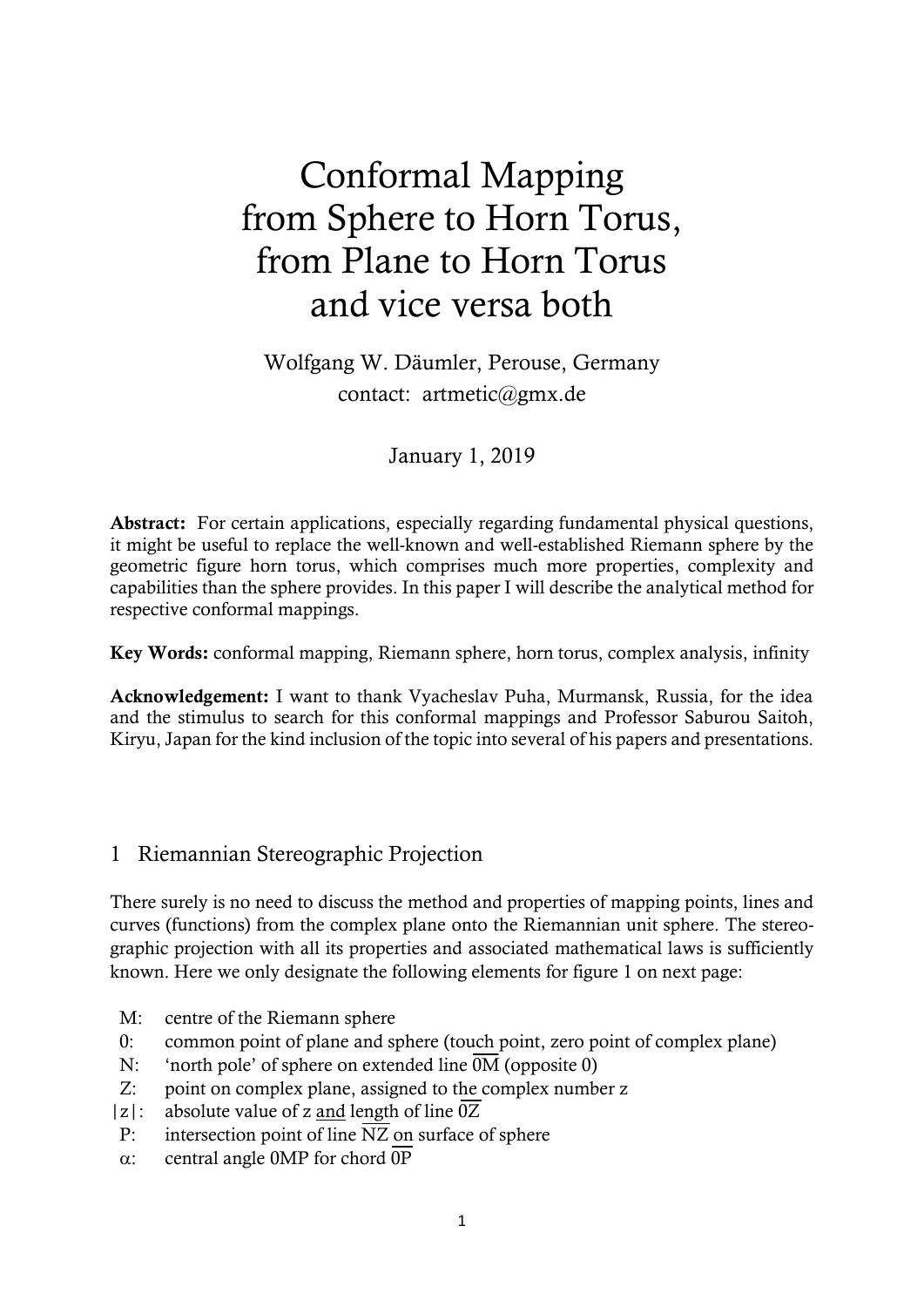

Because of angle  $0NZ = \alpha/2$  (circumferential angle for chord  $\overline{OP}$ ) and  $\overline{ON} = 1$  (definition of Riemann sphere) we have for the mappings from plane to sphere and vice versa:

$$
\alpha = 2 \tan^{-1}(|z|) \tag{1.1}
$$

$$
|z| = \tan(\alpha/2) \tag{1.2}
$$

#### 2 Mapping from Sphere to Horn Torus and vice versa

Probably no geometrical method like the Riemannian stereographic projection does exist for these mappings, when conformality likewise is stipulated, and so we study sphere and horn torus separately, not for the representation of complex numbers only but for all cases and generally valid.

Therefor we don't declare any appropriate stereographic projection and try to proof the conformality afterwards but we use the conditions of conformality instead to compile and establish the wanted mapping analytically:

*One* condition for conformal mapping is that small circles on the origin are mapped as small circles on the target surface and therefore we construct small circles on both surfaces that only are dependent on the position of points P on the surface, i.e. only dependent on the angles  $\alpha = \angle NMP$  for the sphere (see fig. 2) resp.  $\varphi = \angle SMP$  for the horn torus (fig. 3). Due to rotation symmetry of both figures the rotation angle  $\omega$  doesn't play any role and is arbitrary, and likewise, because of mirror symmetry,  $\alpha$  can be exchanged by  $\pi$  -  $\alpha$  (what corresponds to the exchange of north and south pole of the sphere) and  $\varphi$  can be exchanged by  $2\pi$  -  $\varphi$ . Even the radii r of both figures turn out to be arbitrary and independent.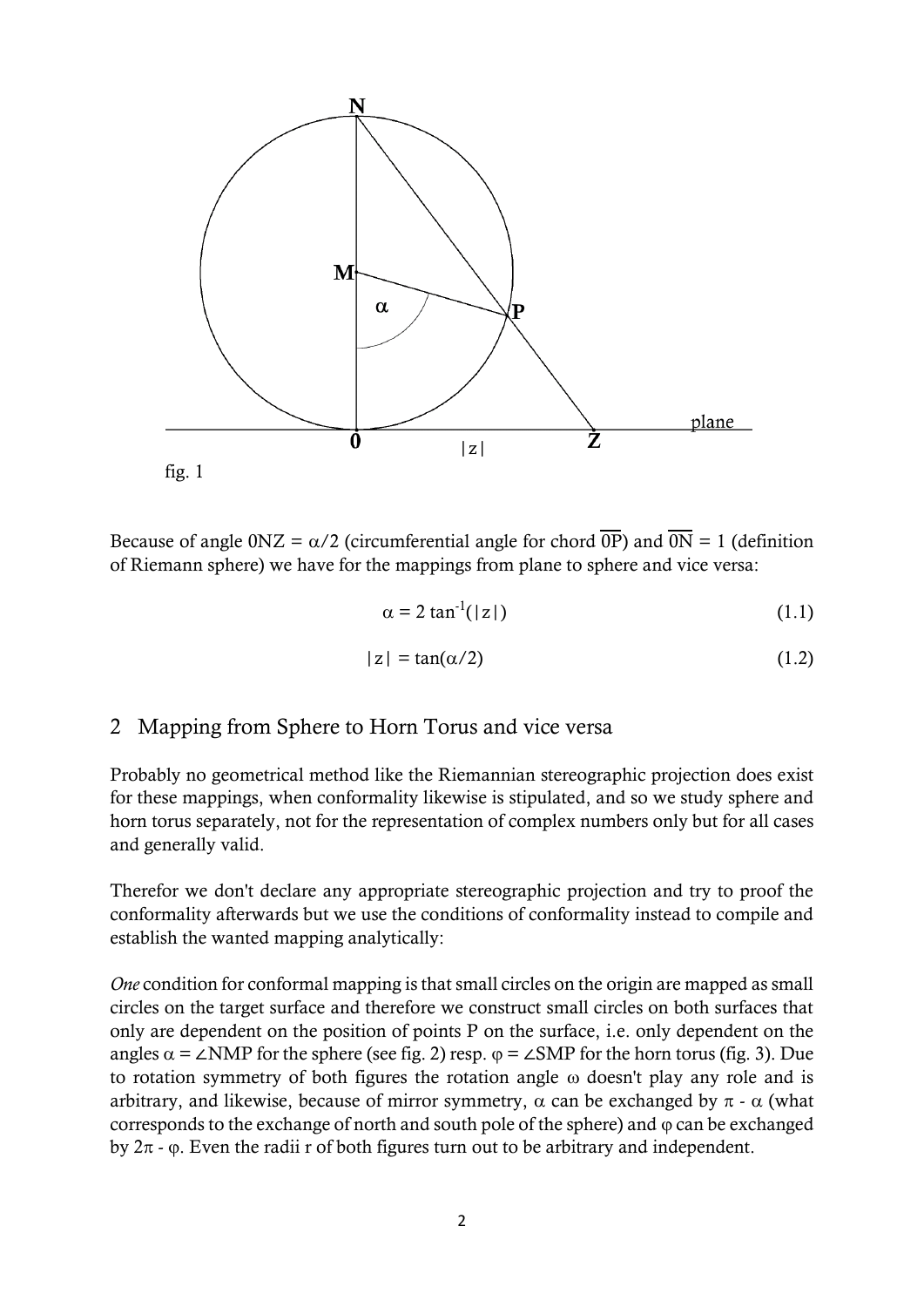Following drawings show longitudes, spacing 10°, and latitudes, spacing 20°, P located at angles  $\alpha = 50^{\circ}$  resp.  $\varphi = 140^{\circ}$ ,  $\omega = 35^{\circ}$  on both figures:



We consider the small circle around any point P and state the condition that the radii dm (in direction of meridians) and dl (parallel to latitudes) have to be equal. Lengths m of longitudes (meridians) on both figures, sphere and horn torus, are

 $m = 2\pi r$ 

Lengths l of latitudes are computed differently (see supplement for derivation):

on the sphere and

$$
1 = 2\pi \cdot \mathbf{r} \cdot (1 - \cos \varphi) \tag{2.2}
$$

 $l = 2\pi \cdot r \cdot \sin \alpha$  (2.1)

on the horn torus, (5.1) applied.

The differentials dm - radii of the respective small circles on the longitude - are

$$
dm = r \cdot d\alpha
$$

 $dm = r \cdot d\varphi$ 

on the sphere and

on the horn torus.

The differentials dl - radii of the respective small circles on the latitude - are

on the sphere and

 $dl = d\omega r \cdot \sin \alpha$ 

 $dl = d\omega \cdot r \cdot (1 - \cos\varphi)$ 

on the horn torus.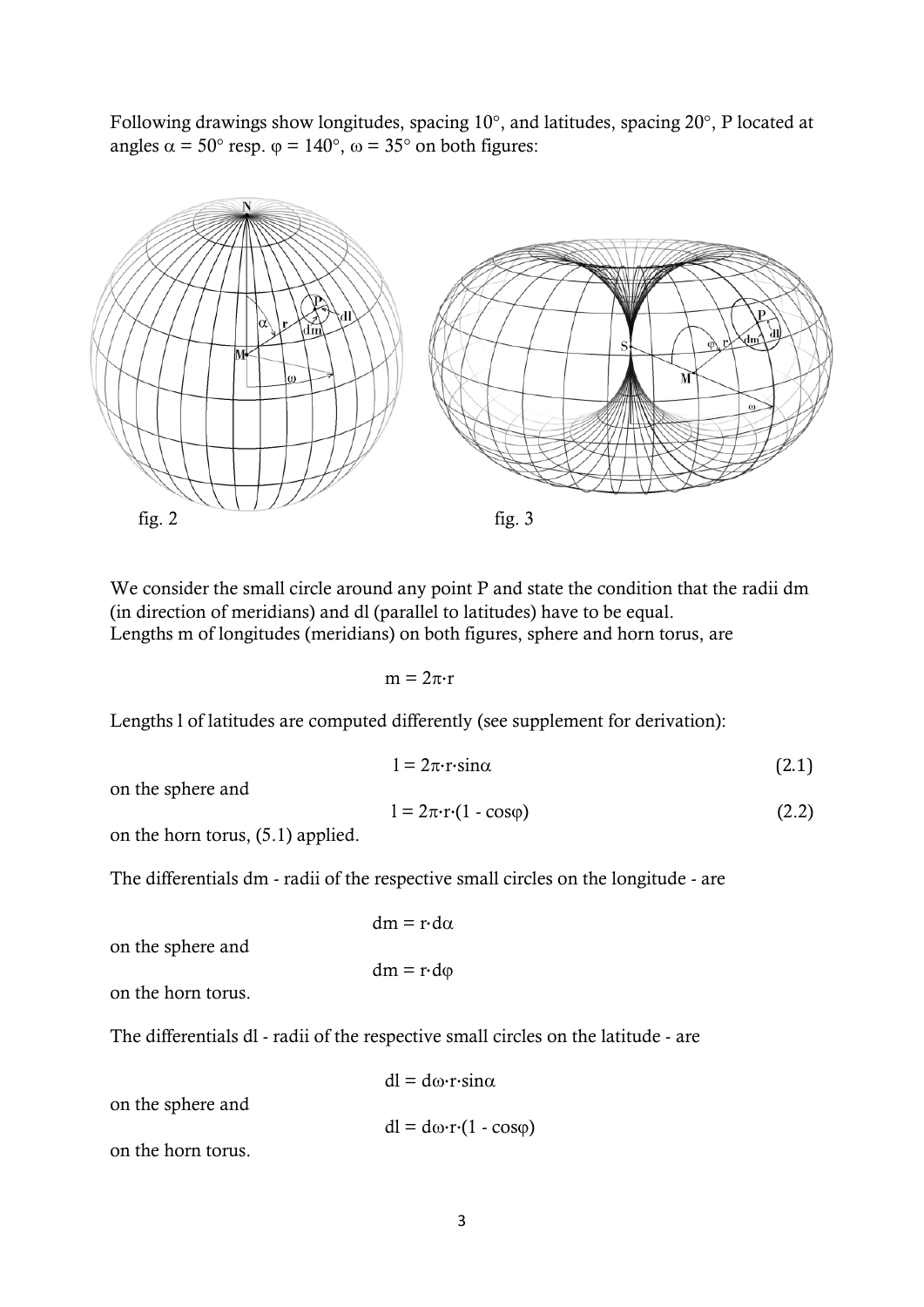After equalling dm and dl in both figures separately and cancelling r one has

$$
d\alpha = d\omega \cdot \sin \alpha
$$

for the sphere and

$$
d\varphi = d\omega (1 - \cos \varphi)
$$

for the horn torus.

By solving both equations to d $\omega$  and equalling we get the differential equation

$$
d\alpha/\sin\alpha = d\varphi/(1 - \cos\varphi) \tag{2.3}
$$

and finally, by integration, we obtain the condition for conformal mapping

$$
\int (1/\sin \alpha) d\alpha = \int (1/(1 - \cos \varphi)) d\varphi
$$
 (2.4)

$$
\ln(|\tan(\alpha/2)|) = -\cot(\varphi/2) + C \tag{2.5}
$$

mapping sphere  $\rightarrow$  horn torus:

$$
\varphi = 2 \cot^{-1} \left( -\ln \left( \left| \tan(\alpha/2) \right| \right) - C \right) \tag{2.6}
$$

mapping horn torus  $\rightarrow$  sphere:

$$
\alpha = 2 \tan^{-1}(e^{-\cot(\varphi/2) + C})
$$
 (2.7)

$$
0 < \alpha < \pi
$$
,  $0 < \varphi < 2\pi$ , C any real number

C is a kind of 'zoom/diminishing factor' for the mapped figures and shifts them: case  $\alpha \rightarrow \varphi$ :  $\varphi$  moves towards  $2\pi$  with increasing  $C > 0$ , towards 0 with  $C < 0$ , case  $\varphi \to \alpha$ :  $\alpha$  moves towards  $\pi$  with increasing  $C > 0$ , towards 0 with  $C < 0$ , conformality is given for  $C \neq 0$  as well, i.e. there is an infinite set of solutions, but mappings are not bijective, when the constant  $C \neq 0$  is the same in the inverse mapping.

## 3 Generalised Riemannian Conformal Mapping

The Riemannian stereographic projection likewise is a special case amongst others, the generalised formulas for conformal mapping plane  $\leftrightarrow$  sphere, replacing (1.1) and (1.2), but then with loss of bijectivity when  $C \neq 1$ , are

$$
\alpha = 2 \tan^{-1}(C \cdot |z|) \tag{3.1}
$$

$$
|z| = \tan(\alpha/2) / C \tag{3.2}
$$

Real number  $C > 0$  again is a kind of 'zoom/diminishing factor' for the mapped figures.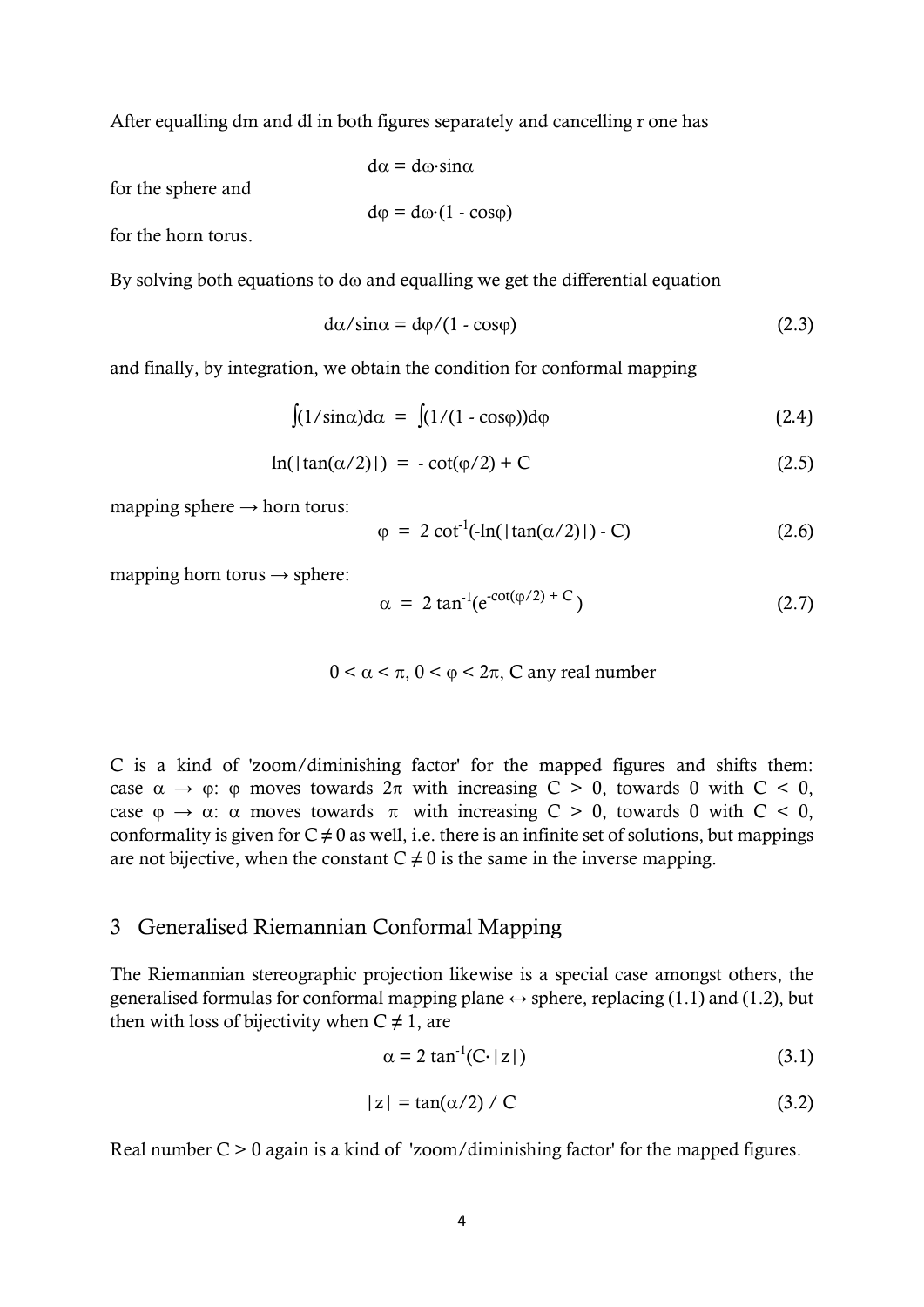### 4 Mapping from Plane to Horn Torus and vice versa

When we combine (1.2) with (2.6) resp. (2.7) we get the formulas for conformal mapping direct from plane to horn torus and vice versa:

$$
\varphi = 2 \cot^{-1}(-\ln(|z|) - C) \tag{4.1}
$$

$$
|z| = e^{-cot(\varphi/2) + C}
$$
\n
$$
(4.2)
$$

### 5 Supplement: Length of Horn Torus Latitude



The sketch shows details of a horn torus cross section, embedded in a slightly tilted perspective view, point P is positioned on longitude  $\omega$  (rotation angle) 90 $^{\circ}$  and latitude  $\varphi$ (torus bulge revolution angle) 135°, S is centre of horn torus, M is centre of circle (half of cross section) with radius r, Q is centre of selected latitude through P and lies on main symmetry axis, auxiliary line  $\overline{\text{MR}}$  is perpendicular to  $\overline{\text{QP}}$ , auxiliary line  $\overline{\text{PL}}$  perpendicular to diameter of horn torus cross section circle through S and M. With these points and parameters, we easily can calculate length l of the latitude with radius QP:

$$
\overline{QP} = \overline{QR} + \overline{RP} = \overline{SM} + \overline{ML} = r + r \cdot \cos(\pi - \varphi) = r - r \cdot \cos\varphi = r \cdot (1 - \cos\varphi)
$$

$$
1 = 2\pi \cdot \overline{QP}
$$

$$
1 = 2\pi \cdot r \cdot (1 - \cos\varphi) \tag{5.1}
$$